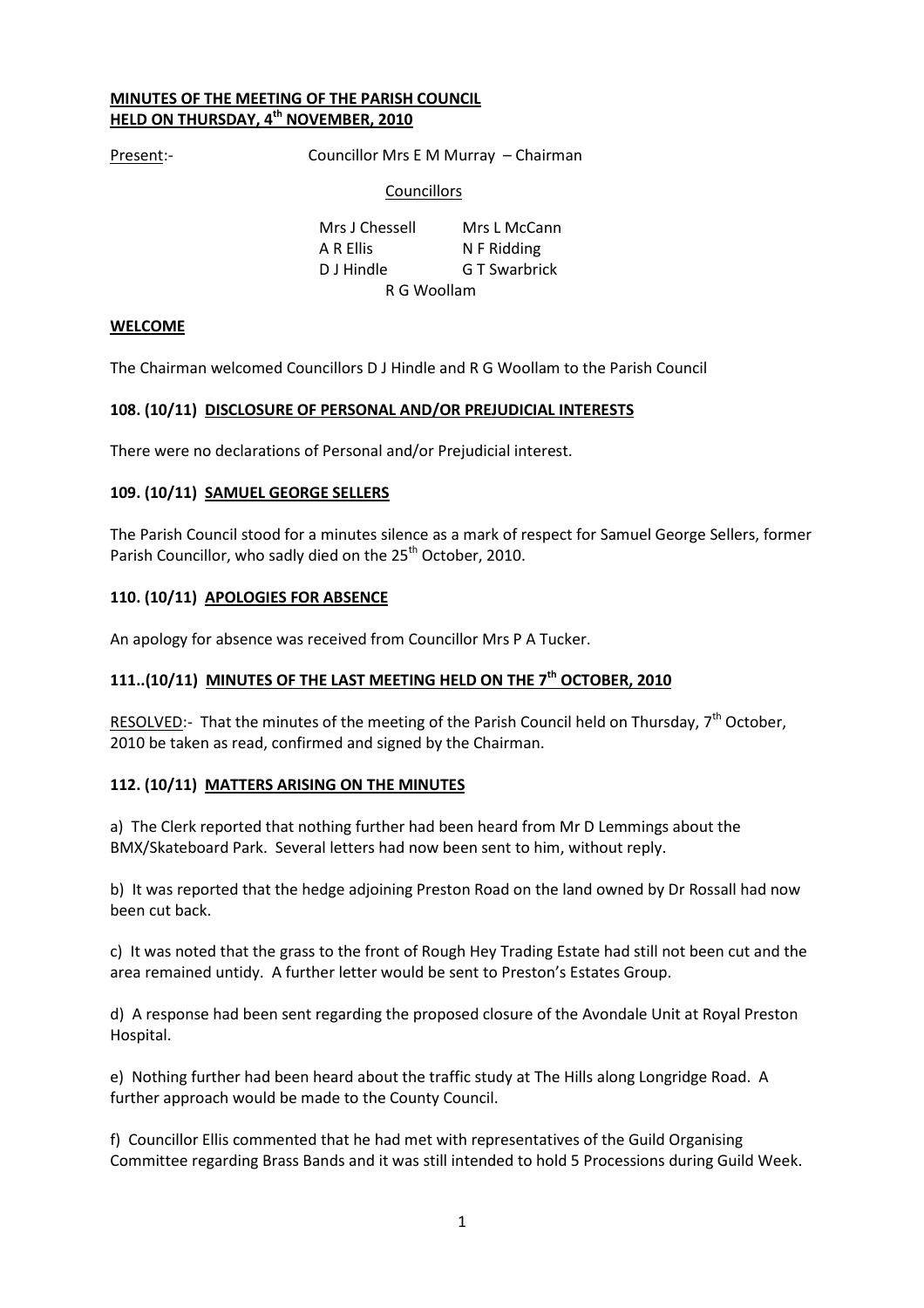g) The Chairman indicated that she had agreed that the 6 monthly review of items should be held over until the December, 2010 meeting because of the long agenda for this meeting.

# 113. (10/11) CLERK OF THE PARISH COUNCIL

The Clerk reported that, with the consent of the Chairman, the advertisement had been placed in the Longridge News and the LEP at a discounted price. To date 17 expressions of interest had been made and 4 applications had been received to date. It was felt that the applications and CV's should be distributed to all Councillors who would then rank the applications as they saw fit. A shortlisting meeting would follow. The selection criteria were then discussed and it was agreed that the Chairman and Councillor Woollam would look at proposals prior to the shortlisting meeting.

RESOLVED:- a) That a Special Meeting of the Parish Council be held on Wednesday, 24<sup>th</sup> October, 2010 at 7.30 p.m. to shortlist the candidates for the Clerk vacancy; and

 b) That the Chairman and Councillor R G Woollam consider the selection criteria proposals prior to the Special Meeting.

# 114. (10/11) POLICING ISSUES

The Clerk reported that there had been 2 reported incidents of Anti-Social Behaviour and 7 crimes had been reported in the area during October, 2010. It was also noted that the next PACT meeting was to be held on the  $11<sup>th</sup>$  November, 2010.

RESOLVED:- That the report be received.

# 114. (10/11) TOWN AND COUNTRY PLANNING ACT, 1990

### a) Planning Applications

The undermentioned planning applications were presented:-

| 006/2010/0747 - | 22 Lindale Avenue<br>Grimsargh                   | - Erection of two storey extension to side of dwelling<br>incorporating alterations to existing garage                                |
|-----------------|--------------------------------------------------|---------------------------------------------------------------------------------------------------------------------------------------|
| 006/2010/0760   | Salisbury House Farm<br>Elston Lane<br>Grimsargh | - Erection of 1 no detached dwelling and detached<br>triple garage and change of use of agricultural land<br>to residential curtilage |

The Clerk presented details of the applications. Concern was expressed, in relation to application 0760, to ensure that the adjoining land remained as farm land

RESOLVED:- a) That no observations be offered in respect of planning application no. 006/ 2010/0703; and

 b) That no observations be offered in respect of planning application no.006/2010/ 0760, other than to ensure that the adjoining land remained as farm land.

#### b) Sites for Preston

Details were presented of possible sites put forward for consideration as future development sites in Preston, including a number of sites in Grimsargh and on the approach to Grimsargh from Preston. The proposals were to be presented at the next Rural Area Forum on the 25<sup>th</sup> November, 2010 at Broughton where the public would be allowed to have their say on where sites for housing, jobs, shopping, leisure, open spaces and community facilities would be located in the future.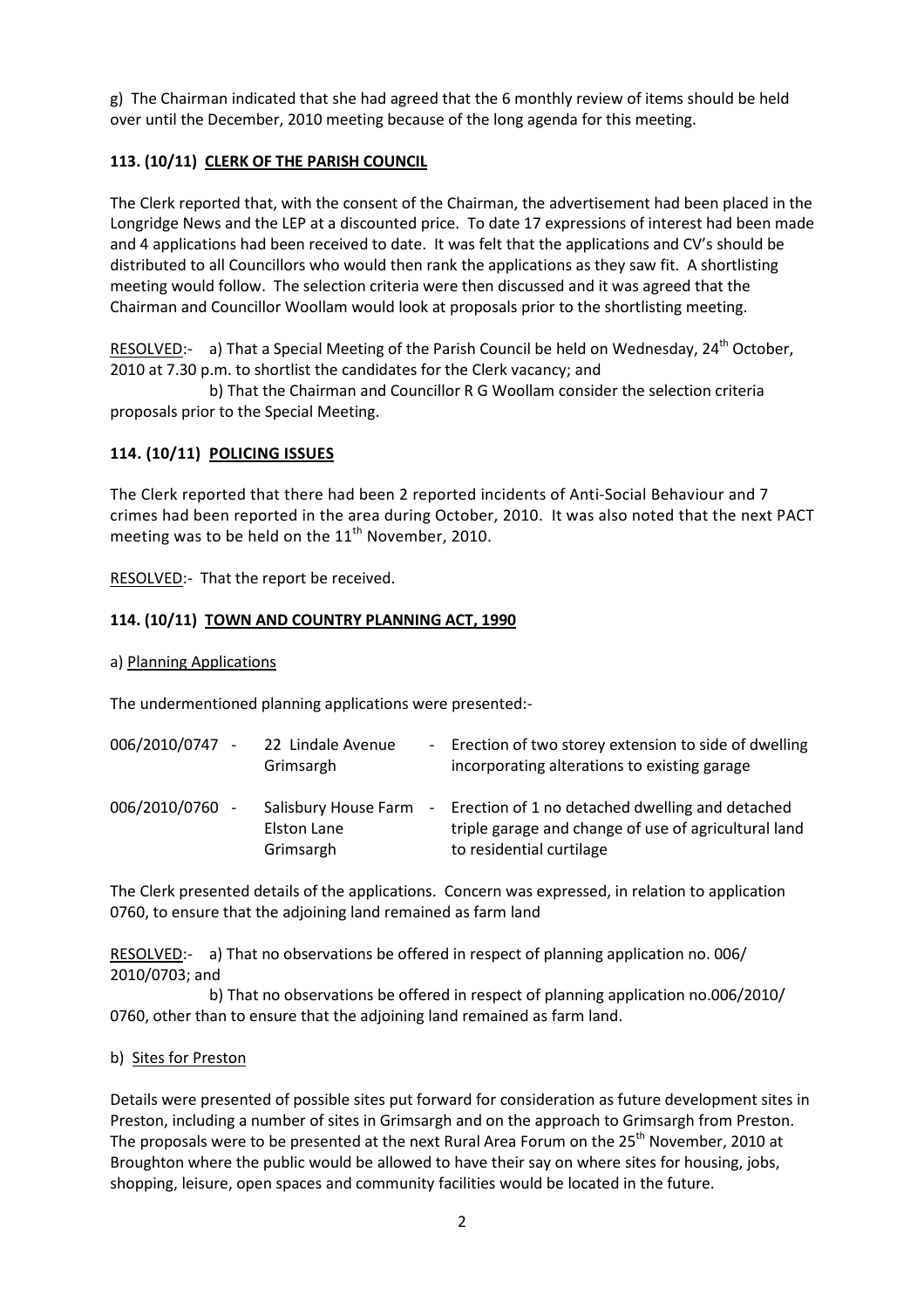# RESOLVED:- That the report be received.

# 115. (10/11) GRIMSARGH RESERVOIRS

It was reported that the Lancashire Wildlife Trust's Reserves Manager, Mr G Jones, and Bowland Ecology Group were in the process of writing a Management Plan for the Grimsargh Reservoir site. It was also reported that United Utilities was currently working towards a long term Management Plan. Until there was anything further on these issues, there was little else that could be done regarding the protection of the Reservoir site. United Utilities would be asked to keep the Parish Council informed of any developments. It was noted that, at present, the reservoirs were classed as a Biological Heritage Site which gave them a small degree of protection.

RESOLVED:- That the future of Grimsargh Reservoirs be considered further in February, 2011.

## 116. (10/11) LANCASHIRE COUNTY COUNCIL DELEGATED SERVICES

Discussions continued of the LCC Delegated Services Protocol, but it was felt that more information was required. A further paper would be issued in due course on the way forward with the Protocol.

RESOLVED:- That the LCC Delegated Services Protocol be discussed further when the next paper on the way forward was issued.

## 117. (10/11) PRESTON AREA COMMITTEE

The LALC had asked the Parish Councils in Preston if they would be prepare to reconvene the Preston Area Committee which had not met for several years and was unable, therefore, to report to and hear the views of other Area Committees in Lancashire.

RESOLVED:- a) That the Parish Council agrees to support the reconvening of the Preston Area Committee; and

 b) That Councillors Mrs E M Murray and Mrs P A Tucker be provisionally nominated as the Parish Council's representatives on the Preston Area Committee.

#### 118. (10/11) CHRISTMAS TREE AND NATIVITY CRIB

The Clerk reported that the Carol Service around the Crib was to be held on the 10<sup>th</sup> December, 2010 at 6. 30 p.m. There was a brief discussion about the location of the Christmas Tree and the types of lighting that was used.

RESOLVED:- a) That approval be given to the purchase of a suitably sized Christmas Tree; and b) That Councillor R G Woollam investigate the cost of an alternative tree and battery powered lighting.

#### 119. (10/11) PARISH NEWSLETTER

A draft of the newsletter was presented. Councillors were asked to notify the Clerk as soon as possible if there were any amendments or addition items for inclusion.

RESOLVED:- That the report be received.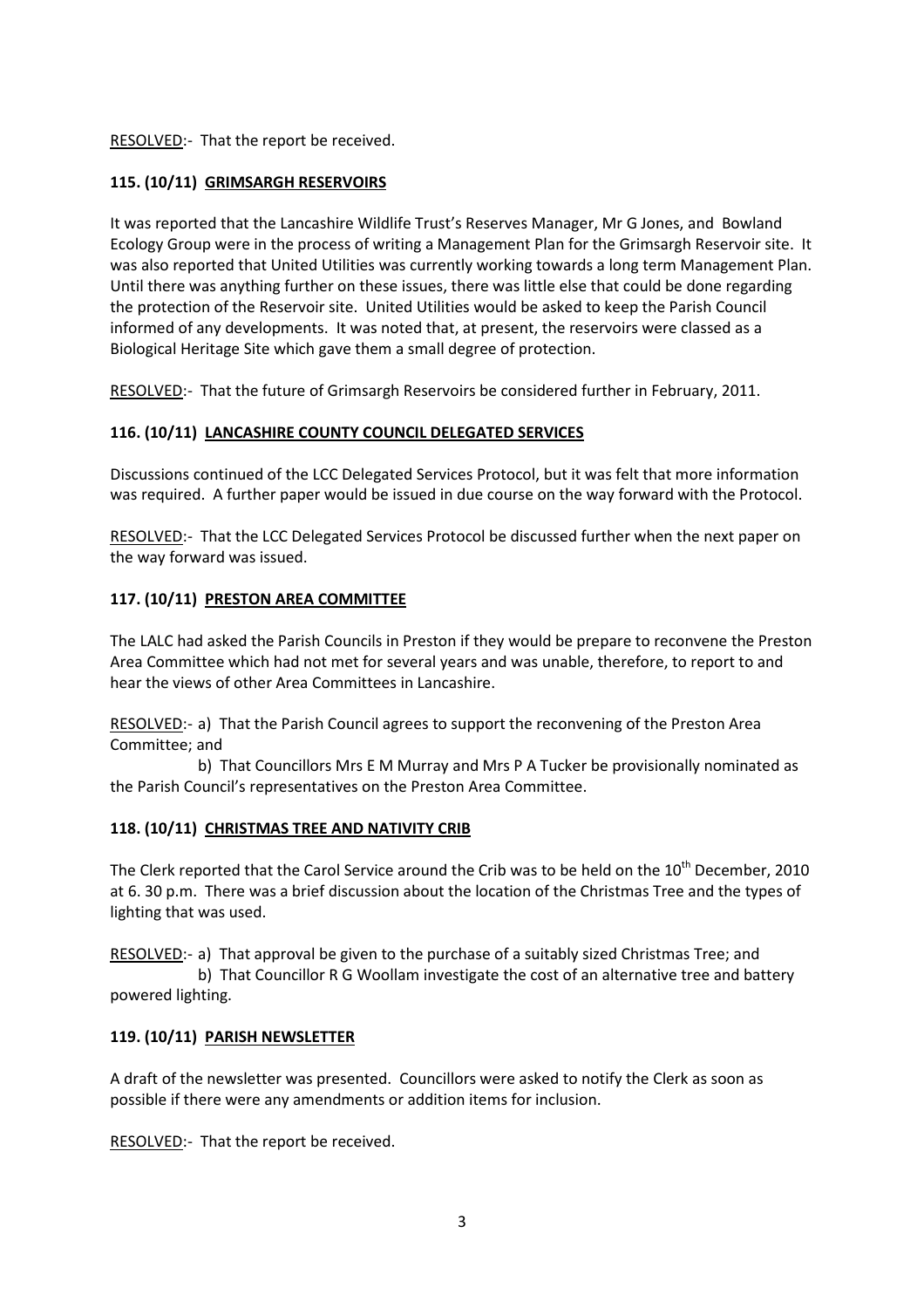# 120. (10/11) COMMUNITY ENGAGEMENT

There was nothing to raise on this item. The next meeting of the Community Engagement Sub-Group was to be re-arranged in the light of the Clerk's Shortlisting meeting on the 24<sup>th</sup> November, 2010.

RESOLVED:- That the report be received.

# 121 (10/11) PRESTON GUILD

Councillor Ellis reported that Preston was struggling with funding for many of the Guild events. The Parish Council was now waiting for the next meeting of the Guild Sub-Group to be arranged. It was also noted that there would be a meeting at the Guild Hall on the  $6<sup>th</sup>$  December, 2010 regarding the Arts Projects relating to the Guild.

RESOLVED:- That the report be received.

## 122. (10/11) FRIENDS OF GRIMSARGH GREEN

Councillor Mrs Chessell reported that the Village Green had been classified as "Thriving" in the Britain in Bloom Competition, apparently a very good result for a first time entry. She also reported that the scheme drawings for the Play Area were supposed to be available from Matt Kelly in November. Consultation would then need to be carried out on the proposals. The Clerk reported that the S.106 funding was currently in the hands of the Solicitors at Redrow who were still asking for further information.

RESOLVED:- That the report be received.

# 123. (10/11) COMMUNITY PROJECTS

There was nothing to report on this item

#### 124. (10/11) THE NELLIE CARBIS MILLENNIUM WOODLAND

Councillor Ridding said that he had visited the Woodland very recently and found it to be a peaceful haven in the middle of Grimsargh. It was noted that new representatives for the Woodland Committee would now need to be appointed. It was also suggested that a Seat or Commemorative Plaque be provided in memory of the late Sam Sellers. This proposal was backed by everybody present.

RESOLVED:- a) That Brian Woodburn be asked to provide information about the work required by the Parish Council's representatives on the Management Committee for the Nellie Carbis Millennium Woodland; and

 b) That the Clerk be authorised to speak to Mrs M Sellers about a proposed Seat or Commemorative Plaque to be erected in memory of the late Sam Sellers.

# 125. (10/11) PARISH LENGTHSMAN

The Lengthsman's timesheet for October, 2010 was presented.

RESOLVED:- That the report be received.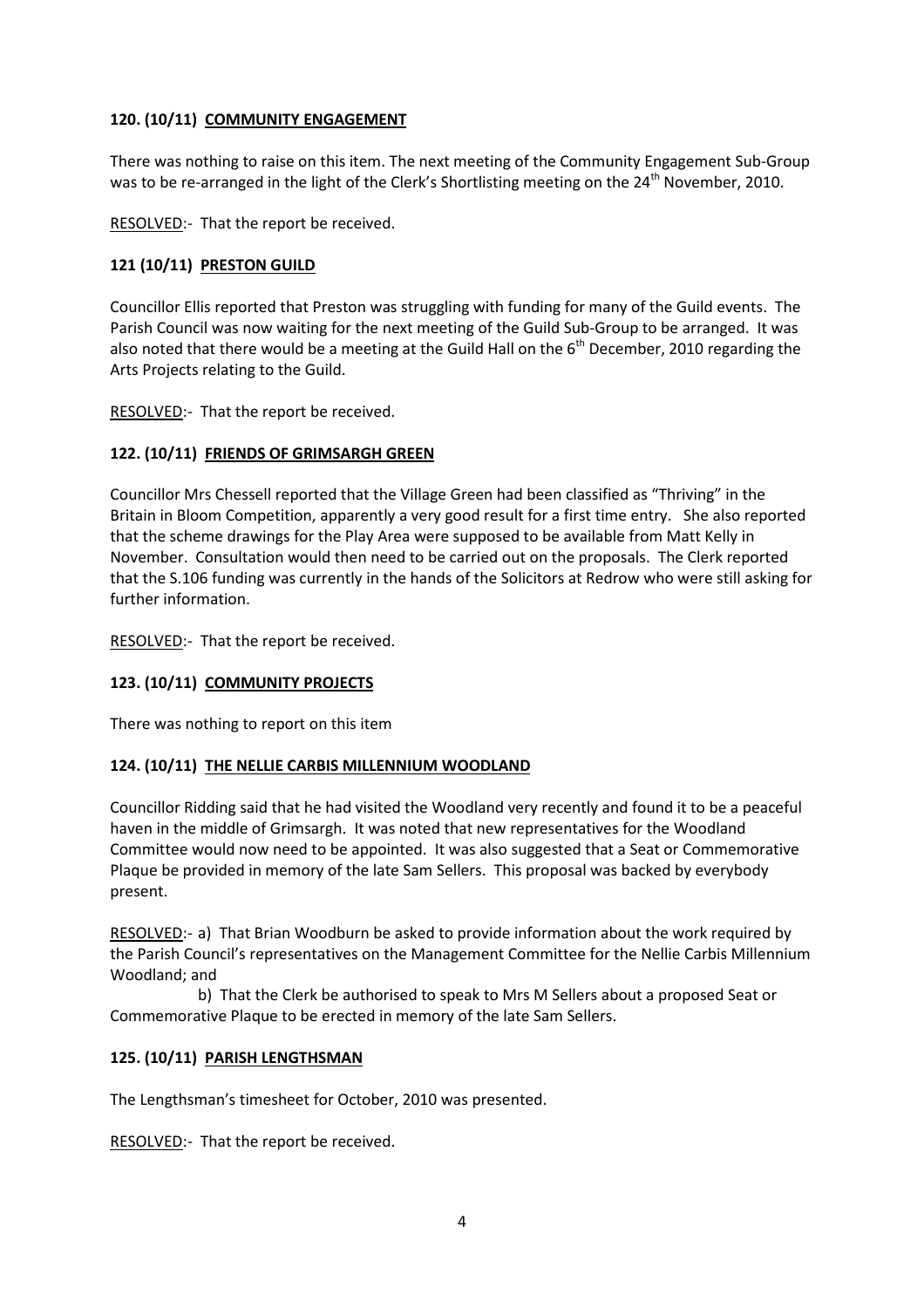# 126. (10/11) CONSIDERATION OF BUDGET, 2011/12

The Clerk presented the half-yearly Statement of Account showing the financial position of the Parish at the present time and the projected position at the  $31<sup>st</sup>$  March, 2011. The areas that needed to be addressed included the salary for the new Clerk and Training Fees. It was noted that the Reserve Account was always available for use to ease the amount of increase required in the Precept. After due discussion, it was PROPOSED by Councillor R G Woollam and SECONDED by Councillor N F Ridding that the Parish Precept be increased by £2000. 00 to £18,000. 00 in 2010/11. There being no further proposals, this was put to vote and was carried by 6 votes for, no votes against and one abstention.. It was, therefore:-

RESOLVED:- That Preston City Council be informed that the Total Parish Requirement for 2010/11 be increased by £2,000. 00 to £18,000. 00.

# 127. (10/11) ACCOUNTS FOR PAYMENT

RESOLVED:- That the undermentioned accounts be approved for payment:-

| a) | Adam Cooper<br>(Payment to Lengthsman - October, 2010.<br>40 hours @ £11.50 per hour.<br>Includes £80. 50 V.A.T. @ 17.5%) | £540.50 |
|----|---------------------------------------------------------------------------------------------------------------------------|---------|
| b) | Peter J Croft<br>(Advertisement for Clerk's Vacancy<br>LEP and Longridge News. Inc £26.25 V.A.T.)                         | £176.25 |
| C) | Adam Cooper<br>(Exterior Woodstain for Bus Shelters<br>Inc E4.47 V.A.T.)                                                  | £29.98  |

# 84. (10/11) MATTERS INTRODUCED BY MEMBER

#### a) Councillor Mrs L McCann

i) Reported that the willow tree at the corner of The Hills and Longridge Road was overhanging the footway. The Lengthsman would be asked to cut it back as far as possible.

ii) Reported that motorcycles, etc., were regularly racing across open space at The Hills from the former railway. It was suggested that they be reported to the police when it occurred again. iii) Commented on traffic backing up from Bluebell Way along Longridge Road. The traffic signals associated with the current road works appeared to be causing the problem and the County Council would be asked to look at re-timing these lights.

# b) Mrs J Chessell

Commented that the bus shelter near to Lindale venue was partly rotten and there was an overhanging tree that was affecting the roof. The Lengthsman had already been asked to look at replacing the rotten wood and he would be asked to trim back the overhanging tree, as the houseowner had now moved away from the area.

#### c) Councillor A R Ellis

Commented on a press report that an application was being submitted to build 260 dwellings in Longridge. This would be monitored because, if it was the case, a traffic impact study would be required and it might also mean that the developments proposed in the RVBC Core Strategy might not be required in the Longridge area.